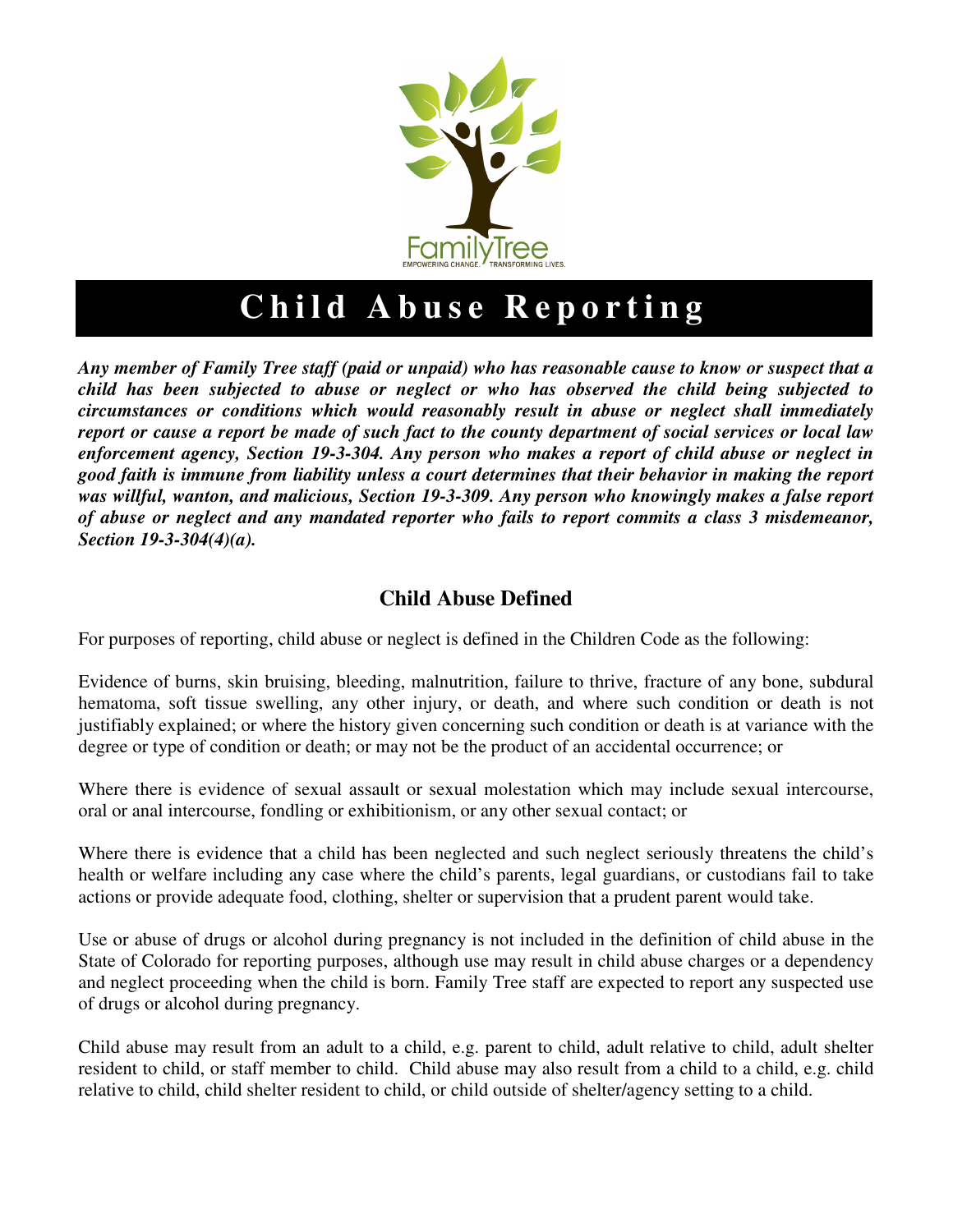Youth (over age of ten years) to youth physical assault is reported as an assault to the local police department. Youth to youth sexual contact is reported as child abuse to human services, unless the alleged perpetrator is over ten years of age and then is reported to the police.

## **How to Report Child Abuse**

#### **Call Human Services**

Any Family Tree staff member, paid or unpaid, encountering evidence or suspicion of child abuse shall contact the department of social services in the location where the child currently resides. Supervisory or managerial staff will be available for consultation as needed. Reporting to one's supervisor does not satisfy the duty to report to the department of social services.

1. All reports other than non-emergency as described below shall be made immediately to the Child Protection Intake Hotline.

2. Non-emergency reports are defined as reports when a child is not in danger, e.g. information of alleged child abuse or neglect is received by staff during non traditional work hours, which include weekdays, between 5:00 p.m. and 9:00 a.m. or weekend days, between Friday, 5:00 p.m. and Monday, 9:00 a.m., and

- $\triangleright$  the child is in shelter and child has no current plans to return to the home of the perpetrator; the alleged perpetrator is out of the county; or the alleged perpetrator is not someone living or working in the shelter; and
- $\triangleright$  the child has no mark or injury and is not complaining of any injury, soreness, etc.; and
- $\triangleright$  the incident is not a recent incident.

Staff will report non-emergency situations by completing and sending the written Child Abuse/Neglect Report Form upon hearing the information. A copy of the completed form will be left in a secure place for the supervisor of the program who will assure that an oral report to the department of social services is made during traditional business hours the next business day.

## **Staff Investigations**

Human Services' employees and law enforcement officials are trained to investigate reports to determine if any intervention is appropriate. Reporters will utilize the expertise of Human Services' employees and law enforcement officials by appropriately making reports and will not initiate their own informal investigations prior to deciding to report.

COMPLETE WRITTEN DOCUMENTATION AND INFORM SUPERVISOR: The report to the authorities should include the information included on the "Child Abuse/Neglect Report Form". Completed forms will be retained at the related program site in a specific child abuse report form folder. A note regarding the child abuse/neglect report will be made in the service recipient's record/file.

## **Self Reporting**

Staff may encourage either the adult reporting or the adult under suspicion to make the report. Staff will still report even if this causes two reports to be made.